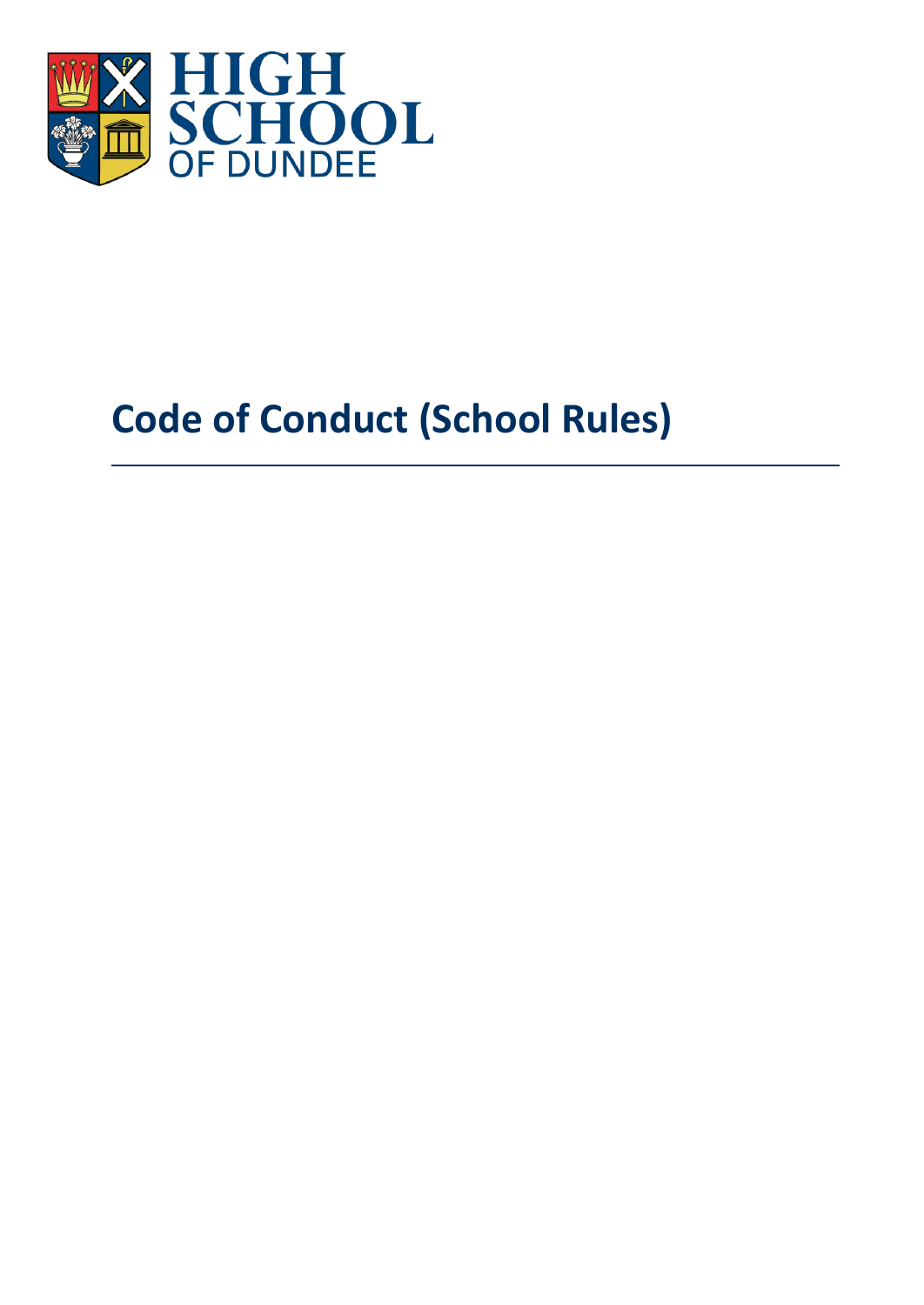# **Table of Contents**

|     | 3.1 |  |  |  |  |
|-----|-----|--|--|--|--|
|     | 3.2 |  |  |  |  |
|     | 3.3 |  |  |  |  |
|     | 3.4 |  |  |  |  |
| 3.5 |     |  |  |  |  |
|     | 3.6 |  |  |  |  |
|     |     |  |  |  |  |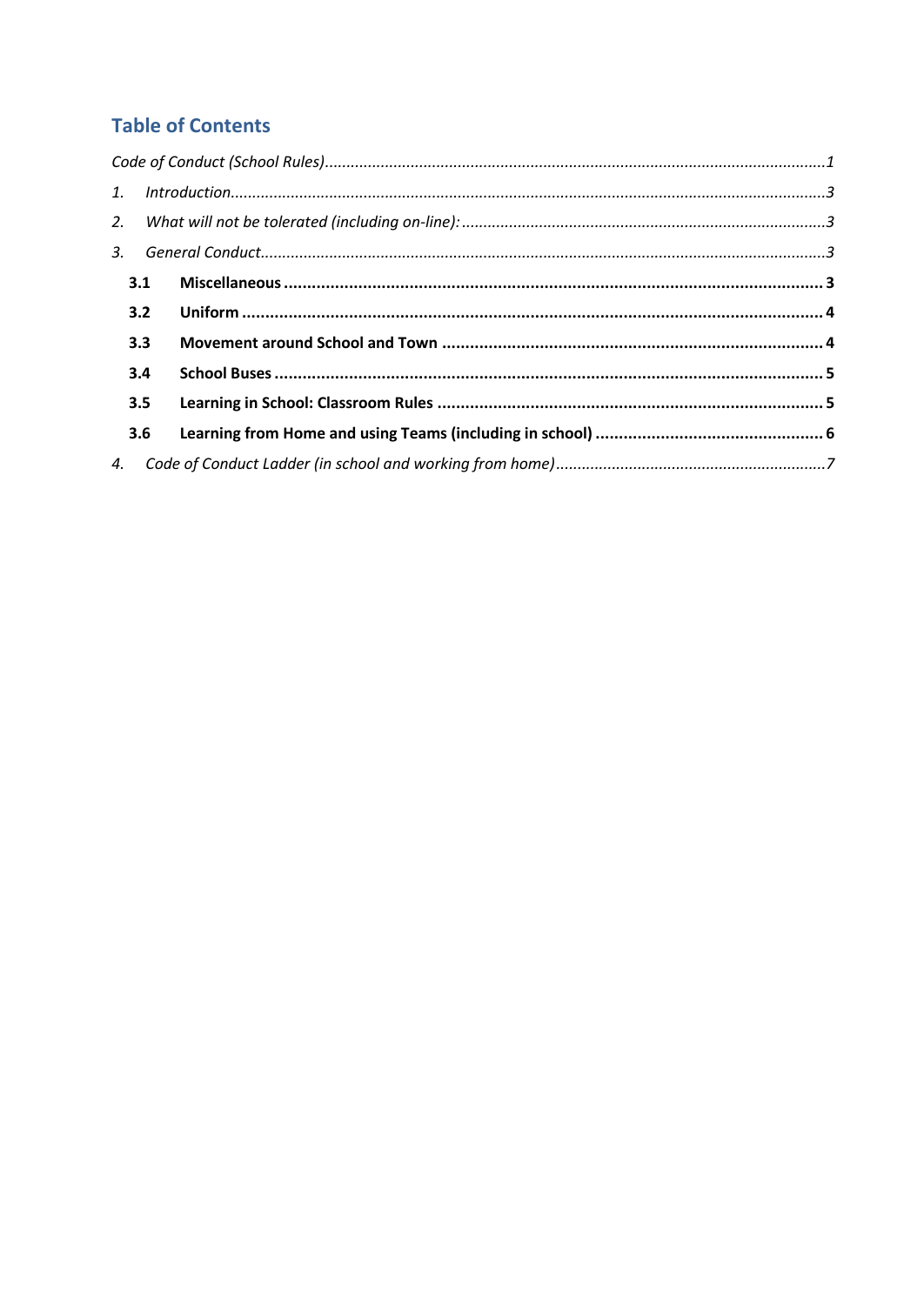# <span id="page-2-0"></span>**1. Introduction**

The High School of Dundee Code of Conduct reflects the qualities outlined in our Core Values. We expect all our pupils to show respect, honesty and kindness towards others at all times. We would like them to live in a friendly, supportive environment which encourages resilience, creativity and confidence. This will allow our pupils to enjoy a school experience that is challenging, supportive and fulfilling.

This Code of Conduct sets out the parameters which help make that possible. Section 2 refers to behaviour that is completely at odds with our Core Values and that cannot be tolerated. Section 3 provides a guide to the rules that should be followed daily.

This Code of Conduct applies during the school day, whilst travelling to and from school, whilst engaged on all school activities, including trips and expeditions, and whilst representing the school at any events, including sports fixtures. Behaviour out of school, or on-line, which impacts on those in school will also be governed by this Code of Conduct.

# <span id="page-2-1"></span>**2. What will not be tolerated (including on-line):**

- Aggressive, violent or intimidating behaviour
- Bullying
- Discriminatory behaviour on grounds of race, gender, religion, political opinion or sexuality
- Gambling
- The possession, use, or supply of hazardous or dangerous items that present a risk to the safety of you or others (including knives knives, knife trainers and drugs available for purchase in shops, e.g. caffeine tablets, legal highs, etc.)
- The possession, consumption, buying and/or selling of all Alcohol, Tobacco, Vapes and illegal Drugs

**Breaking the above rules will result in referral to the Guidance and Senior Leadership teams, including either the Rector or Deputy Rector, and can therefore lead to temporary or permanent exclusion from the school.**

## <span id="page-2-2"></span>**3. General Conduct**

- <span id="page-2-3"></span>3.1 Miscellaneous
	- Pupils must respect all Health & Safety measures in place to protect our community. We have a collective responsibility to look after each other and to protect our friends and family out with school.
	- Pupils are expected to be punctual and must attend all lessons and activities allocated to them
	- Pupils are expected to complete classwork and homework on time, and to the best of their ability
	- Mobile devices (phones and iPads) may only be used in accordance with our Acceptable Use of the Internet policy. Phones should be switched off and stored within the school bag during lessons. They may only be removed and used in class on the instruction of the class teacher.
	- Bags and kit should be stored safely in the lockers or racks provided, or in classrooms on the instructions of the class teacher
	- The use of chewing/bubble gum is not allowed at any time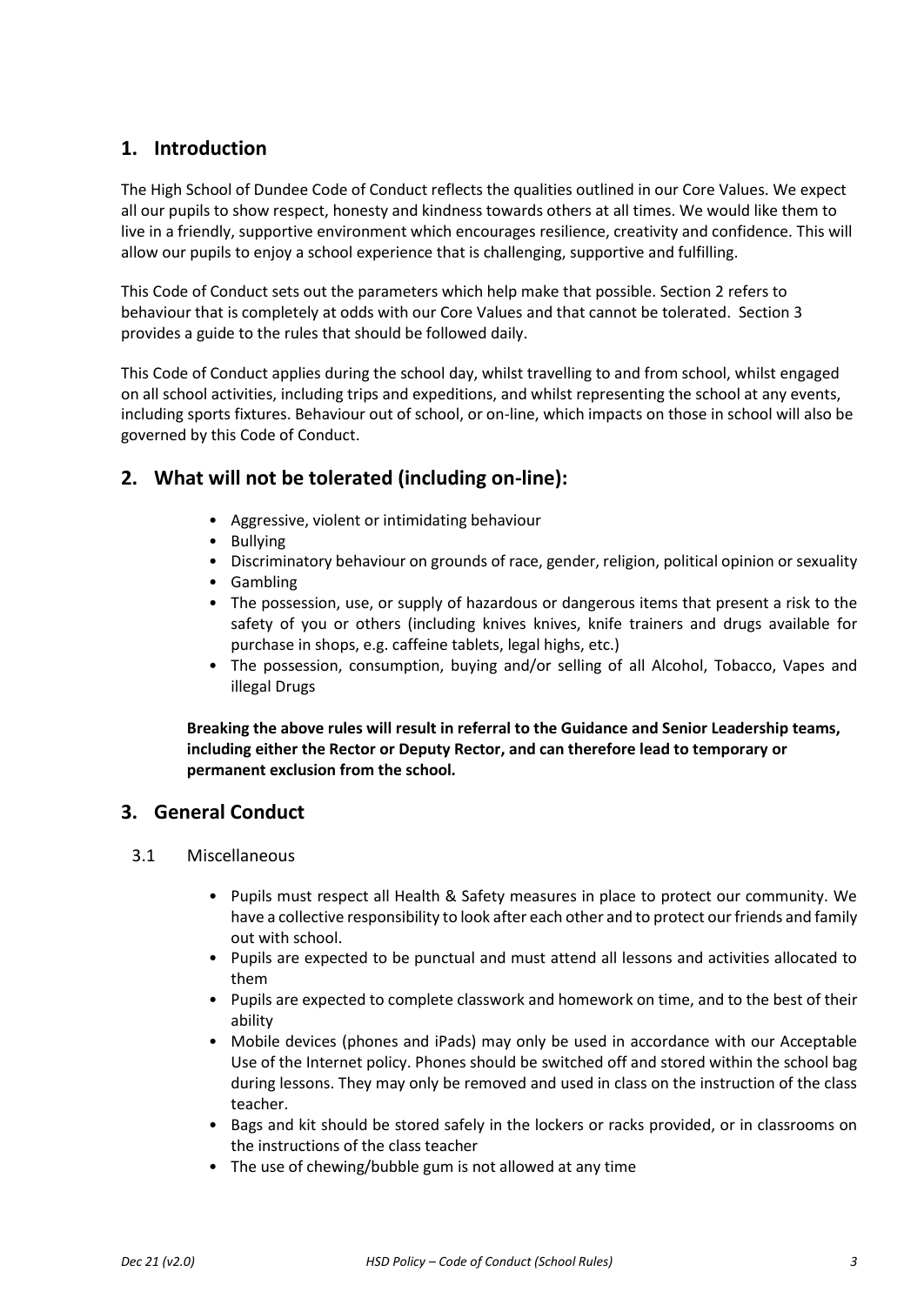- Any uneaten food consumed within the school buildings or playground should be disposed of in the bins provided. Areas must be left tidy.
- All litter must be disposed of in bins. Any discarded litter should be picked up and placed in the nearest bin (even if it is not your own). Both regular and recycling bins are provided.

## <span id="page-3-0"></span>3.2 Uniform

## **Pupils are always expected to be smart. Only official school items may be worn, except when permitted by the school (such as on some trips, or in extreme weather). Non-regulation items will be confiscated.**

- The School blazer must be worn when moving around campus in school uniform.
- Only the HSD hoodie and grey jumper/cardigan can be worn under the blazer. All other non-regulation items will be confiscated.
- The half-zip waterproof top can be worn as a waterproof layer over the blazer. A plain black, navy, or grey coat/jacket may also be worn. All other colours of coat/jacket will be confiscated.
- When wearing sports kit on the main campus, tracksuit trousers must always be worn. Short, skorts and leggings are only permitted at Mayfield. The HSD hoodie, fleece or tracksuit top are all appropriate warm layers when wearing sports kit. The PE top or hockey/rugby top should be worn underneath. Any non-regulation hoodies or other garments will be confiscated.
- Shirts should always be tucked in
- The top button should be fastened, with the tie securely fixed to cover it
- Skirts should not be rolled up at the waist
- Blazer and shirt sleeves should not be rolled up at the cuffs
- No jewellery is allowed other than one simple ring. Pupils wearing earrings and other jewellery items will be asked to remove them immediately. If necessary, this can be done in the sterile environment of the Medical Room. The items will be confiscated and put in a plastic bag, marked with the pupil's name, and sent to the Rector's PA for return at the end of the term.
- No badges are permitted other than school badges or those of organisations (usually charities) approved by the school
- Any make-up worn should be discreet. Pupils will be required to remove excessive makeup, including false eyelashes
- Visible tattoos are not permitted
- Coloured nail polish and acrylic/gel nails are not allowed
- Hair should be smart and not styled in such a way as to attract attention. This includes nonnatural colours. Only blue, black, grey, or school tartan hair accessories should be worn. Hair must be tied back when required for Health and Safety reasons.
- Shoes should be black leather. Trainers and boots are not permitted with school uniform.

#### <span id="page-3-1"></span>3.3 Movement around School and Town

## **Pupils should remember that they are all ambassadors for the school in terms of behaviour and appearance. They should always show courtesy and respect to members of the public.**

• The main entrance under the Pillars and the Foyer of the Main Building are reserved for Staff, visitors to the school and Form 6 pupils only. They should not be used by any other pupil.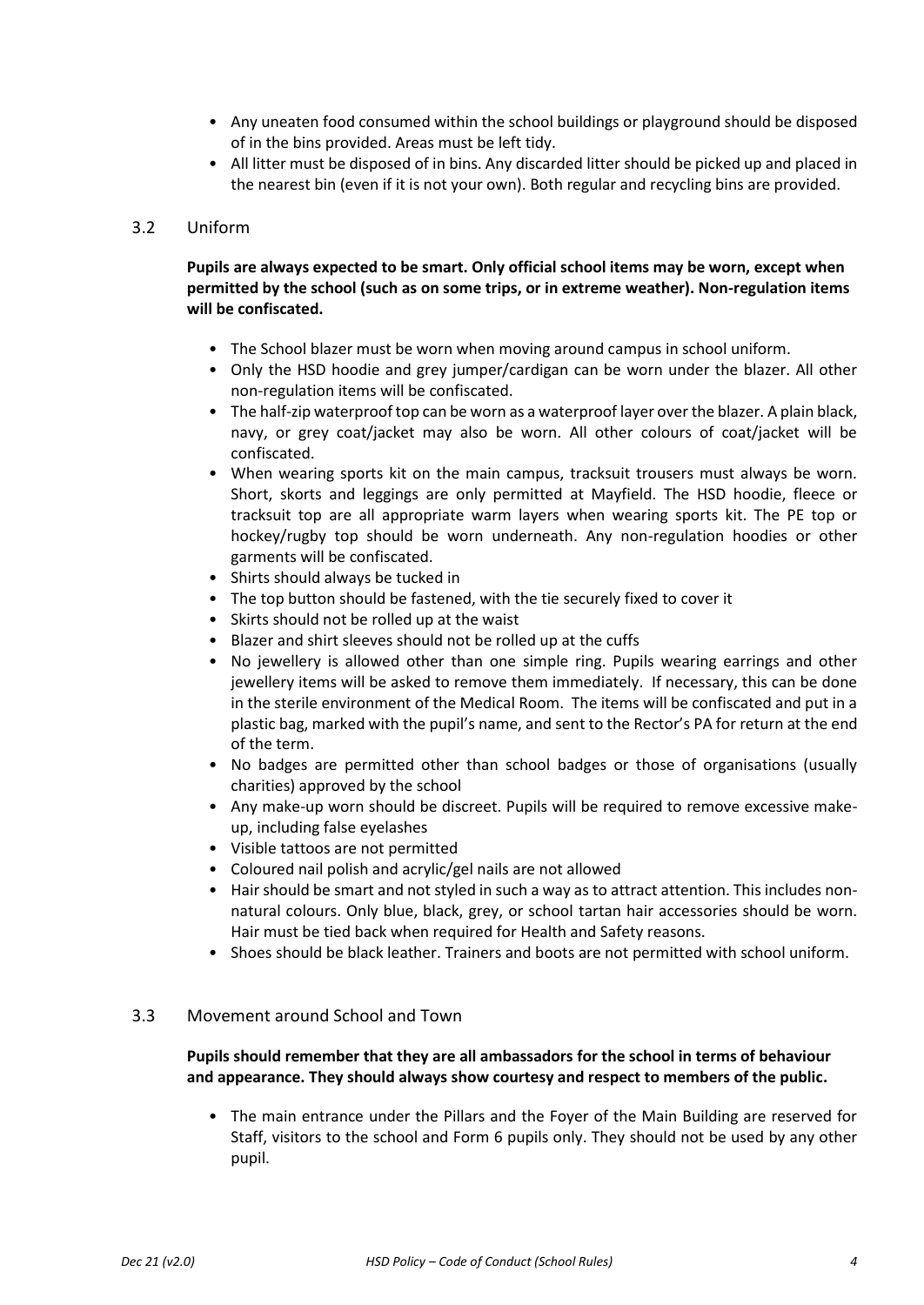- Pupils in Forms 1 to 5 wishing to access the Finance or School Offices, or any of the Senior Leadership Team offices, should enter and exit via the door along from the Girls' Toilets. The main door and the connecting door next to MB10 should not be used. This is to reduce movement through an area reserved for visitors to the School.
- Pupils in F1 and F2 are not allowed off campus at any time during the school day unless to attend an appointment
- Pupils in Forms 3 to 6 may visit the shops in the town centre (not including the Hilltown) during both the lunch break and interval periods. Prompt return to class is always expected.
- Pupils in Form 6 have flexible attendance arrangements but must sign in and out at the School Office both on arrival and departure and if going into town during the school day (not during lunch or interval periods)
- When walking between buildings, pupils must remain on the pavements showing respect for members of the public, as well as their teachers and peers. Appropriate space should be left to allow for all adults to pass safely.
- In the playground, pupils must maintain appropriate behaviour, for example, not climbing on furniture or trees; not using offensive language; placing all litter in bins, etc.

## <span id="page-4-0"></span>3.4 School Buses

- The Code of Conduct applies to all school activities, including trips and expeditions, and whilst representing the school. This includes on buses and other modes of transport (Mayfield and Dedicated buses, school trips and expeditions and activities out with school)
- Pupils should follow current government guidance in relation to wearing face masks on school transport
- Pupils must respect current government guidance in relation to physical distancing from adults
- Pupils must wear seatbelts and must not move out of their seats while the bus is in motion
- Pupils must always follow the instructions of the adult in charge

## <span id="page-4-1"></span>3.5 Learning in School: Classroom Rules

- 3.5.1 Core Values
	- Follow our Core Values of kindness, honesty, and respect during all lessons. Any form of bullying, intimidating or discriminatory behaviour within the classroom will not be tolerated. Offensive language is strictly forbidden.
	- Endeavour to be confident, resilient, and creative in your learning: answer questions in as much detail as you can, put forward your point of view, believe in your ability and challenge your thinking.

#### 3.5.2 Attendance

- Arrive promptly to each class (and certainly within 5 minutes of the timetabled start of the lesson)
- Store any bags or kit safely within the classroom
- 3.5.3 Classroom Expectations
	- Be prepared
		- o Come to each class with your iPad, its charger, and headphones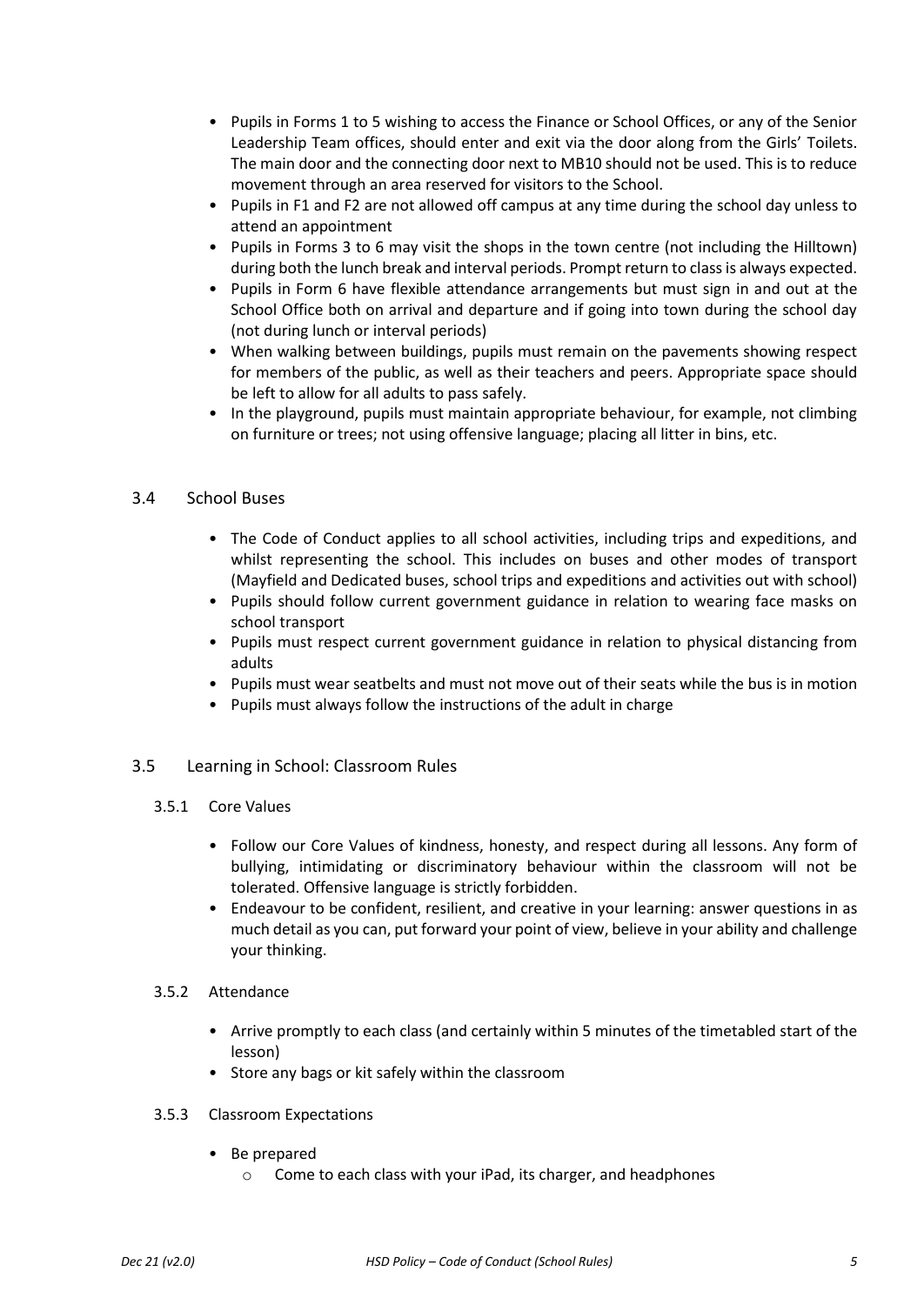- $\circ$  Bring appropriate stationery this should include pens, pencils, ruler, eraser and sharpener
- Follow the class etiquette as set by your teachers.
	- o Listen carefully to whomever is speaking
	- o Raise your hand if you wish to ask a question or contribute to a conversation
	- o Follow directions carefully
- Be responsible for your own learning and that of others. Work in such a way as to create a positive learning environment for all.
- Complete work set on time, and to the best of your ability. Where you are unable to do so, let your teacher know.
- 3.5.4 Acceptable Use of Technology
	- Follow the School's ICT Acceptable Use Policy. Screen recording, filming, taking screenshots and photographing others are all strictly prohibited during lessons.
	- On arrival to class, switch of your mobile phone and store it securely in your school bag.
	- Maintain an appropriate profile picture on Teams. This should be a sensible profile photo or bitmoji, or some simple text to represent your name or initials. You should not use an image of any other member of the school community, nor should you use anything that may be deemed inappropriate.
- <span id="page-5-0"></span>3.6 Learning from Home and using Teams (including in school)
	- 3.6.1 Virtual Attendance
		- Pupils must attend all Teams lessons on time. When unable to do so, they should let their teacher know via Teams Chat or email
		- Pupils must excuse themselves politely from any Teams lesson using the Chat function, e.g. to attend a (remote) instrumental music lesson
	- 3.6.2 Online learning expectations
		- Follow the class etiquette as set by your teacher
			- o Cameras should be switched on when requested by your teacher
			- o Microphones should remain muted unless your teacher asks you to contribute
			- o Do not leave the lesson until your teacher instructs you to do so
		- Work in such a way as to create a positive learning environment for others. You should not disrupt the learning of others in any way, for example, deliberately muting or removing others from a Teams lesson
		- Complete work set via Teams or Firefly on time and to the best of your ability. Where you are unable to do so, please contact your teacher directly using the Teams chat or your school email account
		- Recognise that your mobile phone and any other non-essential mobile devices are a distraction during learning. You should place them in another room or keep them switched off during online lessons

**Failure to comply with these classroom rules may result in your teachers using our normal disciplinary sanctions. Please be aware that your teachers may use any of the approaches in the Sanctions Ladder overleaf, but that it is our expectation that any inappropriate behaviour would be resolved quickly on the first step of the ladder (Level 1).**